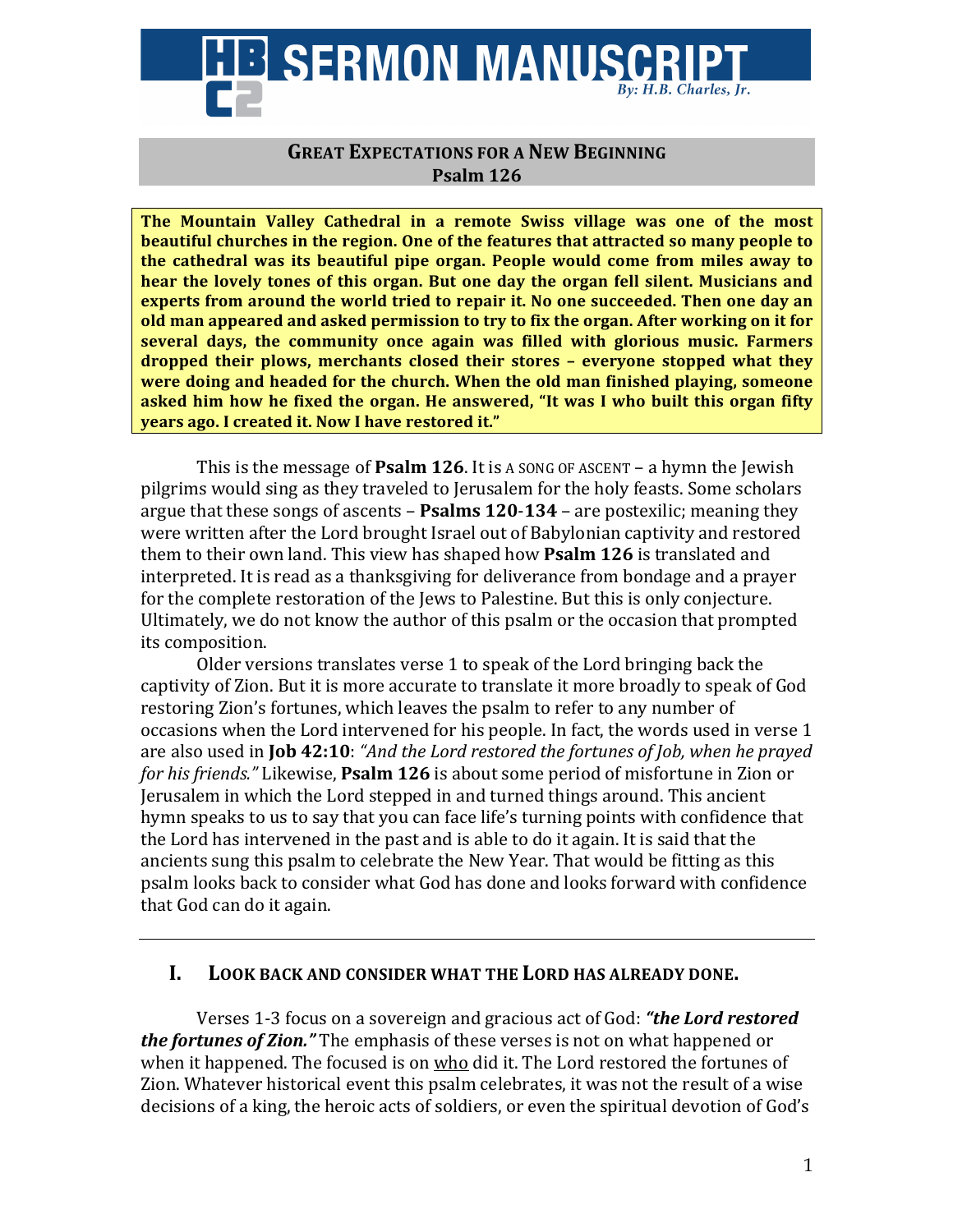people. The Lord did it. The same is true for us. It is the Lord's blessings that we now enjoy. **Psalm 115:1** says: "Not to us, O Lord, not to us, but to your name give glory, for *the sake of your steadfast love and your faithfulness!"* We can live and serve with great expectations as we look back and consider the good things and great things the Lord has done for us.

## A. THE LORD HAS DONE GOOD THINGS FOR US.

The ancient Jews sung this psalm in reference to some historical act of divine intervention. But as we read this Old Testament text with New Testament eyes, we cannot help but see a reference to the spiritual act of divine intervention the Lord has performed on our behalf through the Jesus Christ. The Lord has restored our fortunes. **1 Peter 2:9-10** says: "But you are a chosen race, a royal priesthood, a holy *nation, a people for his own possession, that you may proclaim the excellencies of him* who called you out of darkness into his marvelous light. Once you were not a people, *but now you are God's people; once you had not received mercy, but now you have received mercy.*" The Lord has done good things for us through the Person and Work of Christ. It is enough that he saved has saved us from the penalty of sin by his amazing grace. But **James 1:17** says, "*Every good gift and every perfect gift is from* above, coming down from the Father of lights with whom there is no variation or *shadow due to change.*" The Lord keeps doing good things for us. Our text mentions two.

First, THE LORD TURNS OUR DREAMS INTO REALITY. Verse 1 says, "When the Lord restored the fortunes of Zion, were like those who dream." The people of God had prayed so hard, cried so much, and waited so long for things to change, that when the Lord intervened they could not believe it. It was more than a dream come true. It was a dream that they did not dare to dream. It was, as **Ephesians 3:20** says, "far *more abundantly than all that we ask or think."* God blew their minds! They were like the church members who met at Mary's house in Acts 12 to pray for Peter's deliverance from death row. While they were praying, the Lord answered with a miracle and Peter was knocking at the door. Young Rhoda heard Peter's voice and told the prayer-band that Peter was at the gate. They thought she was out of her mind. But they were all amazed when Peter kept knocking at the door. God specializes in amazing pity, grace unknown, and love beyond degree. WILLIAM **COWPER** wrote: 

### **SOMETIMES A LIGHT SURPRISES THE CHRISTIAN WHILE HE SINGS: IT IS THE LORD WHO RISES WITH HEALING IN HIS WINGS**

In fact, this is one of the ways to tell if the Lord has done a thing or not. If you can explain it, God did not do it. The Lord turns dreams into reality. Likewise, THE LORD TURNS OUR SORROWS INTO JOY. Verse 2 records two results of the Lord's restorations of Zion's fortunes. The first result was joy. Verse 2 says: "Then our *mouth* was filled with laughter, and our tongue with shouts of joy." This statement describes the dramatic way the Lord restored the fortunes of Zion. **Psalm 137:1-4**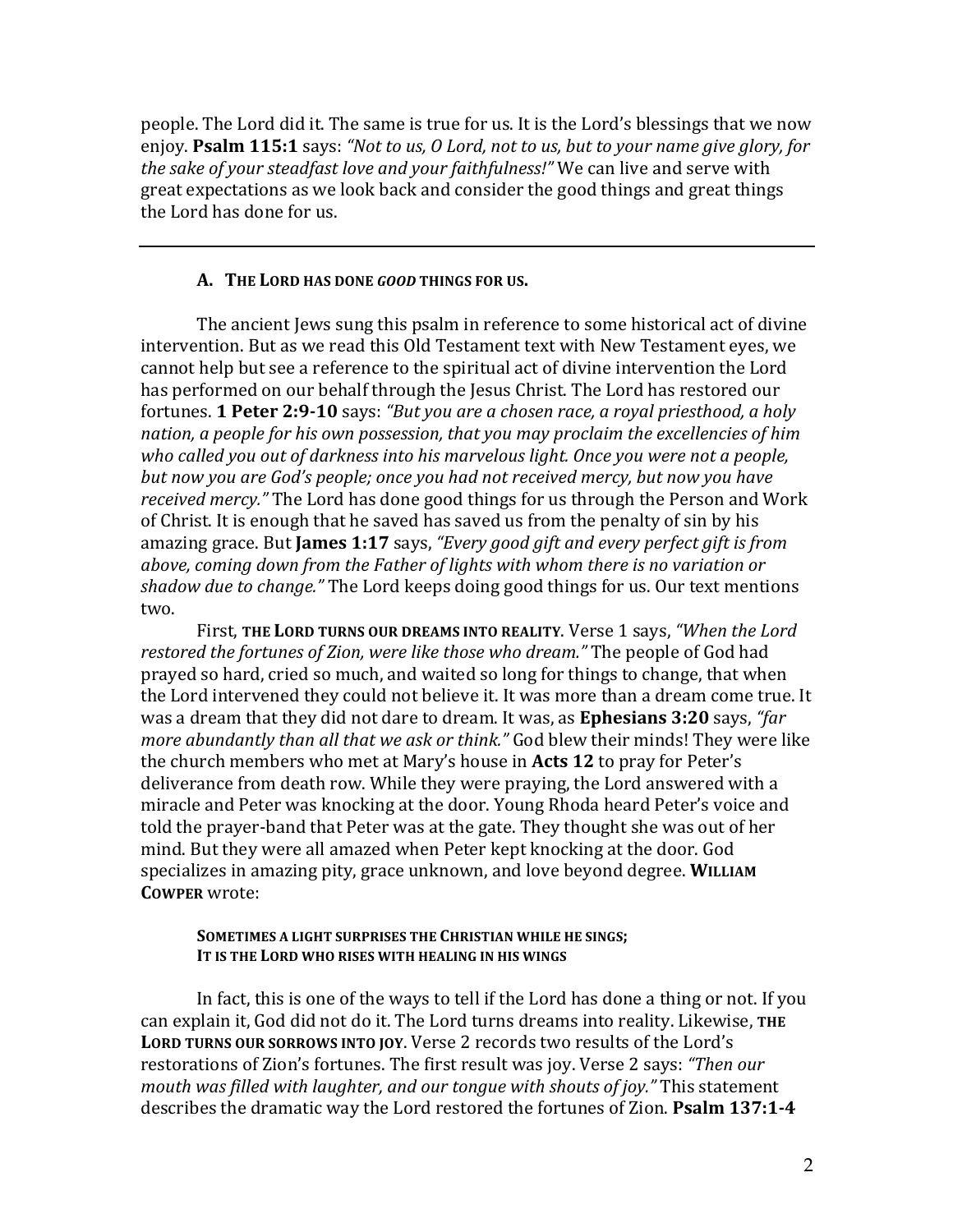reports the lamentations of God's people during their Babylonian captivity: *"By the* waters of Babylon, there we sat down and wept, when we remembered Zion. On the willows there we hung up our lyres. For there our captors required of us songs, and our *tormentors, mirth, saying, 'Sing us one of the songs of Zion!' How shall we sing the Lord's* song in a foreign land?"

The children of Israel were so defeated, depressed, and demoralized that they deemed it to be wrong and impossible to sing. But when the Lord restored the fortunes of Zion, their mouths were filled with laughter and their tongues with shouts of joy. That's how good God is. The Lord is so good that it ought to make you laugh sometimes. That's what happened to Sarah in Genesis 18. The Lord showed up to warn Abraham about the impending destruction of Sodom, where Abraham's nephew Lot lived. And the Lord told Abraham that Sarah would have a son – even though they were beyond childbearing years. When Sarah heard it, she laughed. The Lord rebuked them, asking, "Is anything to hard for the Lord?" Sure enough, in **Genesis 21**, Sarah conceived and bore Abraham a son. They named his Jacob, which means "laughter." Sarah explained, "God has made laughter for me; everyone who *hears* will laugh over me" (Gen. 21:6).

Indeed, God is so good that it ought to make you laugh sometimes. And God is so good that it ought to make you shout for joy. Not understanding the full implications of her words, one unbelieving critic of **CHARLES SPURGEON** warned, "Ah, **Mr. Spurgeon, if the Lord ever does save me, he'll never hear the end of it."** It ought to be that way us. Because the Lord has saved - helped - delivered strengthened - heal you, you should never let him hear the end of it. **Psalms 30:11-12** says, "You have turned me from mourning into dancing; you have loosed my sackcloth and clothed me with gladness, that my glory may sing your praise and not be silent. O Lord my God, I will give thanks to you forever!"

#### **B.** THE LORD HAS DONE GREAT THINGS FOR US.

The first result of the Lord's restoration of Zion was joy. But there is another result. Verse 2says, "Then they said among the nations, 'The Lord has done great *things for them.*" The significance of this statement is found in the ones who made it. It was the *nations*, which refers to the Gentiles or heathens or pagans. It refers to the unbelieving peoples of the world who worshiped idols, defied Jehovah, and hated Israel. Yet what the Lord had done for Israel was so great that they said among the nations, "The Lord has done great things for them." **Psalm 42:1-3** says, "As a deer pants for flowing streams, so pants my soul for you, O God. My soul thirsts *for you, for the living God. When shall I come and appear before God? My tears have been* my food day and night, while they say to me all the day long, 'Where is your *God?*" In times of distress, unbelievers may taunt believers for having an absentee God. But the psalmist says the Lord had been so good that even the unbelieving nations had to acknowledge, "The Lord has done great things for them."

Lost people should acknowledge the great things the Lord has done. And we should acknowledge the great things the Lord has done. Verse 3 says, "The Lord has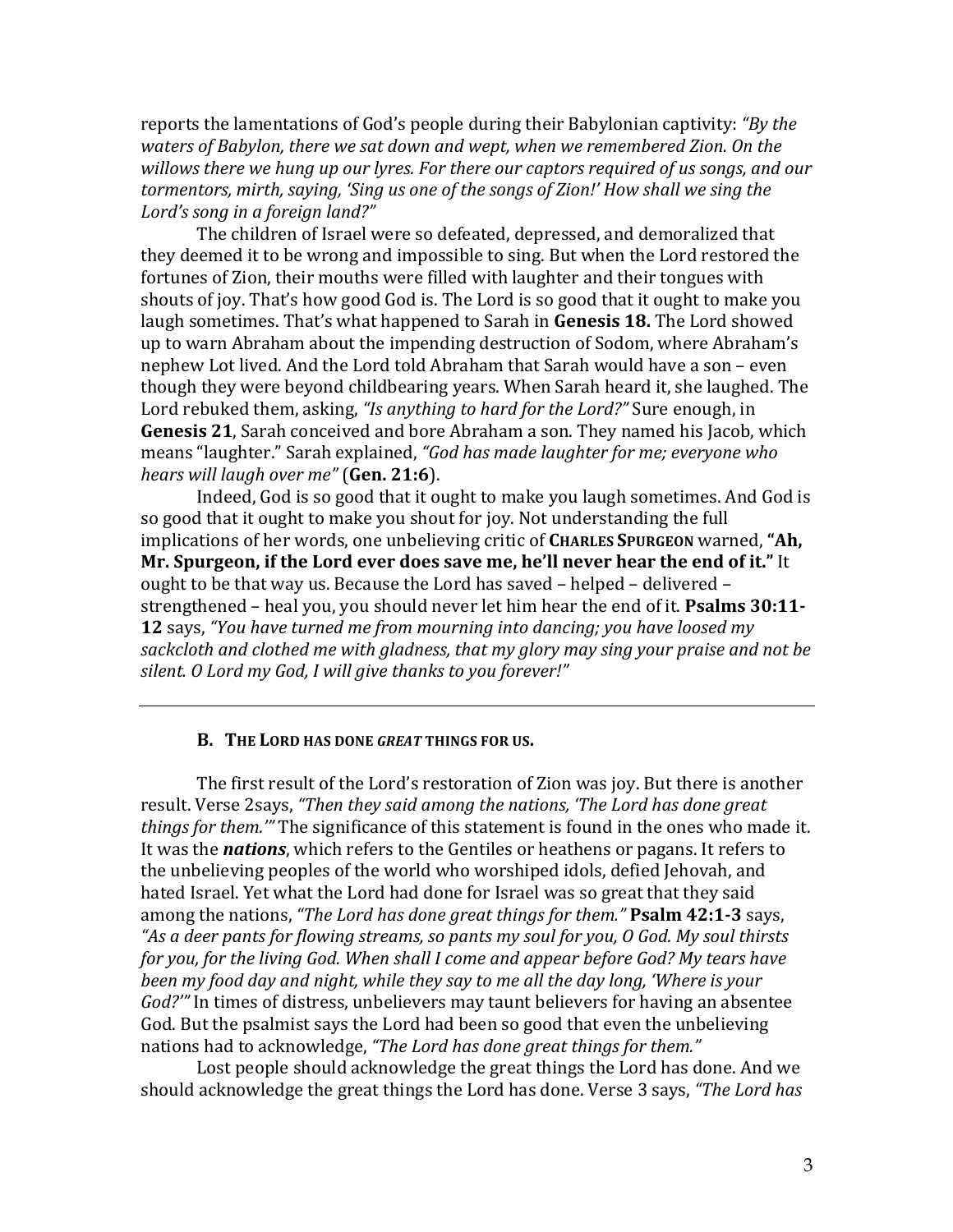*done great things for us; we are glad.*" I wish this statement had come earlier in the psalm. It seems kind of out of place that the nations would acknowledge the great things the Lord has done before the saints. But sometimes we fail to recognize the goodness of God right in the midst. When driving, we must be careful of blind spots. While focusing on what is ahead, we can fail to see the cars around us in the periphery. And you can become so preoccupied with our situation that you cannot see the goodness of God all around you. Other people can see the favor of God on your life as you are blinded to it. So let me advise you to look around and see the great things that have happened in your life. See that the Lord has done it all. And see that he did it for you and not against you. See the great things the Lord has done for you and be glad.

**O LORD MY GOD, WHEN I IN AWESOME WONDER CONSIDER ALL THE WORLDS THAT HANDS HAVE MADE I SEE THE STARS, I HEAR THE ROLLING THUNDER, THY POWER THROUGHOUT THE UNIVERSE DISPLAYED** 

**THEN SINGS MY SOUL, MY SAVIOR GOD, TO THEE HOW GREAT THOU ART, HOW GREAT THOU ART!**

# **II.** LOOK AHEAD WITH CONFIDENCE THAT THE LORD CAN DO IT AGAIN.

**JOHN WESLEY** wrote a hymn that says, "Where is the joy I knew when once I **saw the Lord?"** This is the question of verses 4-6. In verse 1, the psalmist joyfully remembers when the Lord restored the fortunes of Zion. But in verse 4, the psalmist prays that the Lord would restore Zion's fortune. This sudden and dramatic shift from joyful remembrance to humble petition confronts us with the fact that times of celebration do not last – even when they are the direct result of the Lord's sovereign and gracious intervention. JAMES MONTGOMERY BOICE comments: "Exceptional joy usually doesn't last a long time. It can't really, because life is always a combination of ecstasy and agony, good times and bad times, joy and **suffering."** Our parents used to sing, "I'm so glad that trouble don't last always." But like it or not, the truth is that our triumphs do not last always, either. But know that the God who brought restoration yesterday is able to do it again. In verses 4-6, we see an affirmation of God's authority and a reminder of our responsibility in the process of restoration.

## **A. GOD'S SOVEREIGN AUTHORITY IS ACKNOWLEDGED IN A PRAYER FOR HELP.**

What should you do when you find yourself at life's dramatic turning points? This psalm answers in a word: Pray. In verse 4 the psalmist prays, "Restore our *fortunes, O Lord."* This is the only prayer request in this psalm. It is a simple petition: **"Restore our fortunes.**" The same terminology is used in verse 1. There it is a celebration of what the Lord has done. But it is used here as a prayer for future restoration. Literally, the psalmist prays, "Lord, you have done it for us before.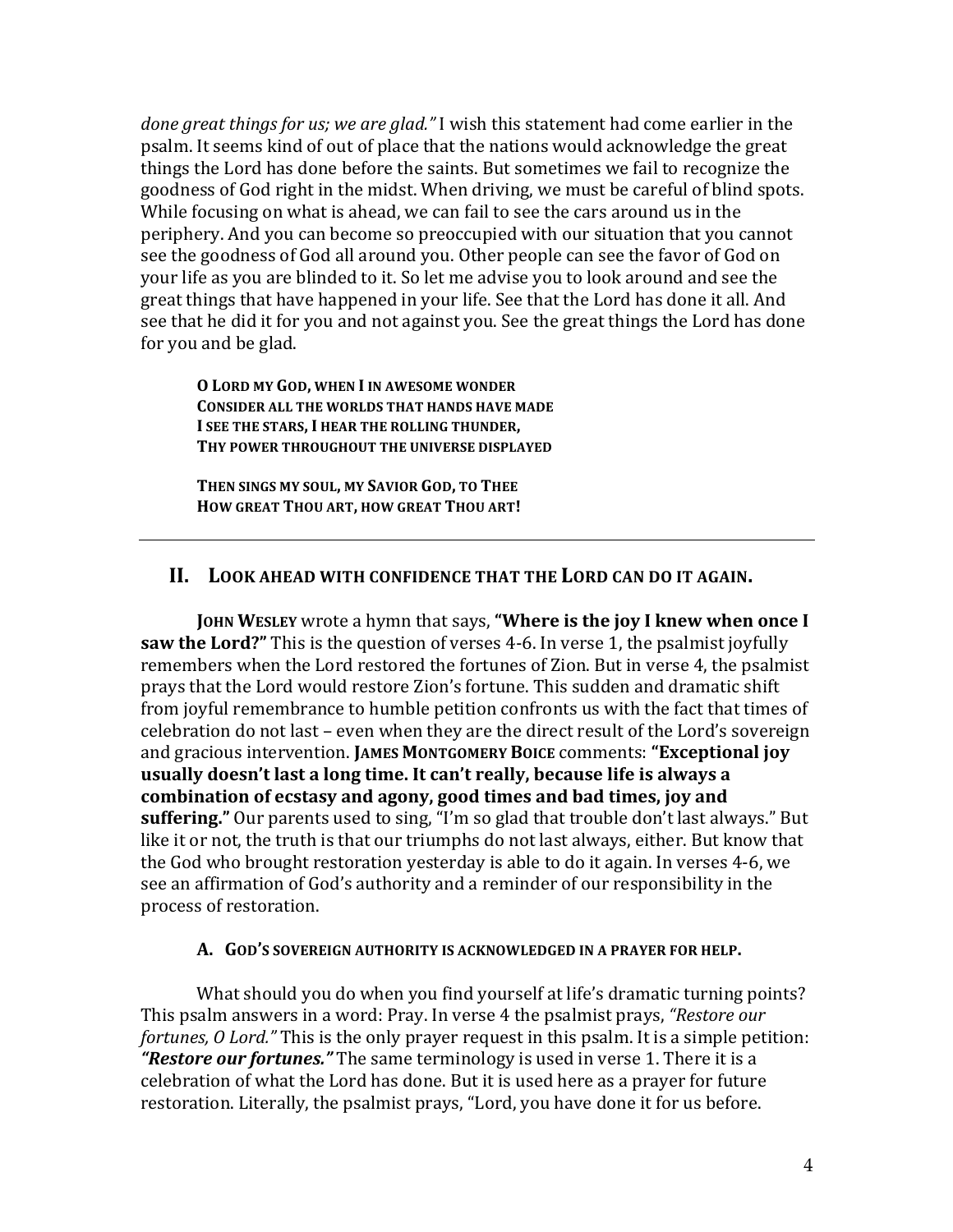Please, do it again." He prays for restoration after restoration. The Lord had restored Israel to their land after the Babylonian captivity. Now they need the Lord to provide spiritual restoration in the place of physical restoration. This is the reality of life. There will be times when you need restoration after restoration. You will need God to deliver you to something after he had delivered you from something. You will need God to bring you into a new season after he has brought you into a new year. You will need God to heal you even though the doctor says you are healthy. You will need God to give you a stimulus package even though your finances are in order. But the good news is that Jesus Christ is the same yesterday and today and forevermore. The one who restored you in the past is able to do it again.

Notice how the psalmist describes this divine restoration. Verse 4 says, "Restore our fortunes, O Lord, like streams in the Negeb." The Negeb was the desert south of Judea near Beersheba. During the summer, there would be no rain and the Negeb would be bone-dry. There was no water. But suddenly the rains would fall in the winter, and the Negev would overflow its banks with floodwaters. This dramatic picture declares that God is able to turn things around decisively, completely, and suddenly. So do not judge the outcome by how things look now. You may be at a dry place. Your physical health, family life, financial status, emotional state, or spiritual condition may be as dry as the Negeb. But the Lord can restore your fortunes like streams in the Negeb. The Lord can turn a desert into river. The Lord can bring water from a rock. **Isaiah 41:17-18** says, "When the poor and needy seek water, and *there is none, and their tongue is parched with thirst, I the Lord will answer them; I the* God of Israel will not forsake them. I will open rivers on the bare heights, and fountains *in the midst of the valleys, I will make the wilderness a pool of water, and they dry land springs of water."*

LORD I HEAR OF SHOWERS OF BLESSINGS, THOU ARE SCATTERING FULL AND FREE SHOWERS THE THIRSTY SOUL, REFRESHING, LET SOME DROPS NOW FALL ON ME.

## **B.** OUR PERSONAL RESPONSIBILITY IS ACKNOWLEDGED IN THE PRINCIPLE OF THE **HARVEST.**

In verses 5-6, the picture shifts to an agricultural image that describes the process of sowing and reaping. Verse 4 tells us that God can bring restoration suddenly. But verses 5-6 tell us that there are times when God brings restoration seasonally. Streams in the Negeb are a sovereign work of God alone. Only the Lord can turn a desert into a river. But sowing and reaping requires partnership between divine sovereignty and human responsibility. Our personal responsibility is acknowledged in the principle of the harvest. Verses 5-6 say: "Those who sow in *tears* shall reap with shouts of joy! He who goes out weeping, bearing the seed for *sowing, shall come with shouts of joy, bringing his sheaves with him."* These verses encourage us to look past the sorrow of sowing and look forward to the success of sowing. 

**LOOK PAST THE SORROW OF SOWING.** Verse 5 says, "Those who sow in tears shall *reap* with shouts of joy!" Imagine a farmer who has suffered a drought last season. He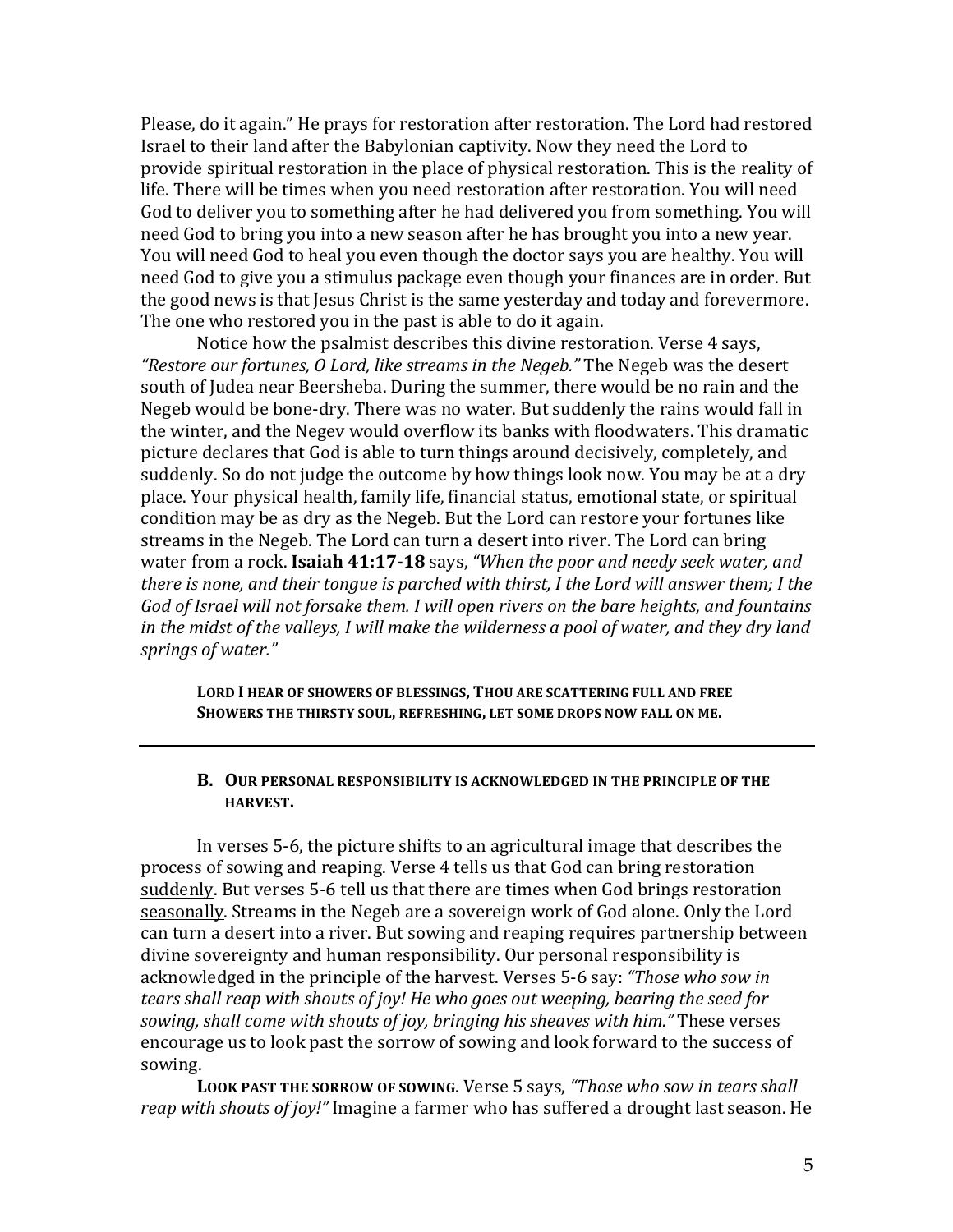sowed his seeds. But because there was no rain, his entire investment was lost. When time comes to plant again, he only has a limited amount of seed. And last season's crop failure left him unable to purchase more seed. So he sows what he has. He has no choice. But as he sows, tears flow from his eyes. But the psalmist says, "Those who sow in tears shall reap with shouts of joy!" Notice the intermediate period between sowing and reaping  $-$  and all that goes along with it  $-$  is omitted. The verse starts at the beginning and leaps to the end. The farmer sows in tears. Then he reaps with shouts of joy! This little proverb is filled with hope. It says to us that no matter how difficult the present season may be, if you trust God with the seed you have sown, a harvest is on the way. **Psalm 30:5** says, "For his anger is but for a moment, and his favor is for a lifetime. Weeping may tarry for the night, but joy comes with the *morning."*

LOOK FORWARD THE SUCCESS OF YOUR SOWING. Verse 6 says, "He who goes out *weeping, bearing the seed for sowing, shall come home with shouts of joy, bringing his sheaves with him."* This verse emphasizes the proverb of verse 5. Here the psalmist describes the one who sows in tear as, "He who goes out weeping, bearing the seed *for sowing."* **"Seed for sowing**" is precious or costly seed. There is a famine in the land. The ground is unresponsive. And the farmer's family is hungry. This seed could be used to make bread and feed his family. But the farmer has taken a step of faith and decided to sow the seed into the unresponsive ground, trusting it will produce a harvest that will feed his family in days to come and prepare him for next season. But as the farmer considers the risk he is taking by sowing his precious, costly seed, he weeps as he goes out. Verse 6 says he "shall come home with shouts of joy, *bringing his sheaves with him."*

The language of the text only indicates one trip. The farmer goes out weeping to sow his precious seed into the unresponsive soil. But while he is out in the field, God intervenes. And by the time he comes home, he is bringing in the harvest. This verse describes a miracle that declares there is nothing too hard for God. These closing verses of the psalm have been a great encouragement to soul-winners. Many times missions and evangelists and witnesses sow the good seed of the word into heard hearts. And they do so with tears, because people are unresponsive. But this psalm says don't give up! You may reap in tears but you can reap in joy. Maybe your find yourself at a place where your faith is tested, your love is rejected, your kindness is unappreciated, your labor is criticized, your sacrifices are forgotten. Don't give up! You may go out weeping but you can come home rejoicing.

**SOWING IN THE MORNING, SOWING SEEDS OF KINDNESS SOWING IN THE NOONTIDE AND THE DEWY EVE WAITING FOR THE HARVEST AND THE TIME OF REAPING** WE SHALL COME REJOICING, BRINGING IN THE SHEAVES.

The ultimate proof that God can restore you is the Lord Jesus Christ himself. He sowed in tears. In Matthew 23:37, Jesus lamented, "O Jerusalem, Jerusalem, the *city* that kills the prophets and stones those who are sent to it! How often would I have *gathered your children together as a hen gathers her brood under her wings, and you would not!"* Later, in John 12:24, Jesus said, "Truly, truly, I say to you, unless a grain